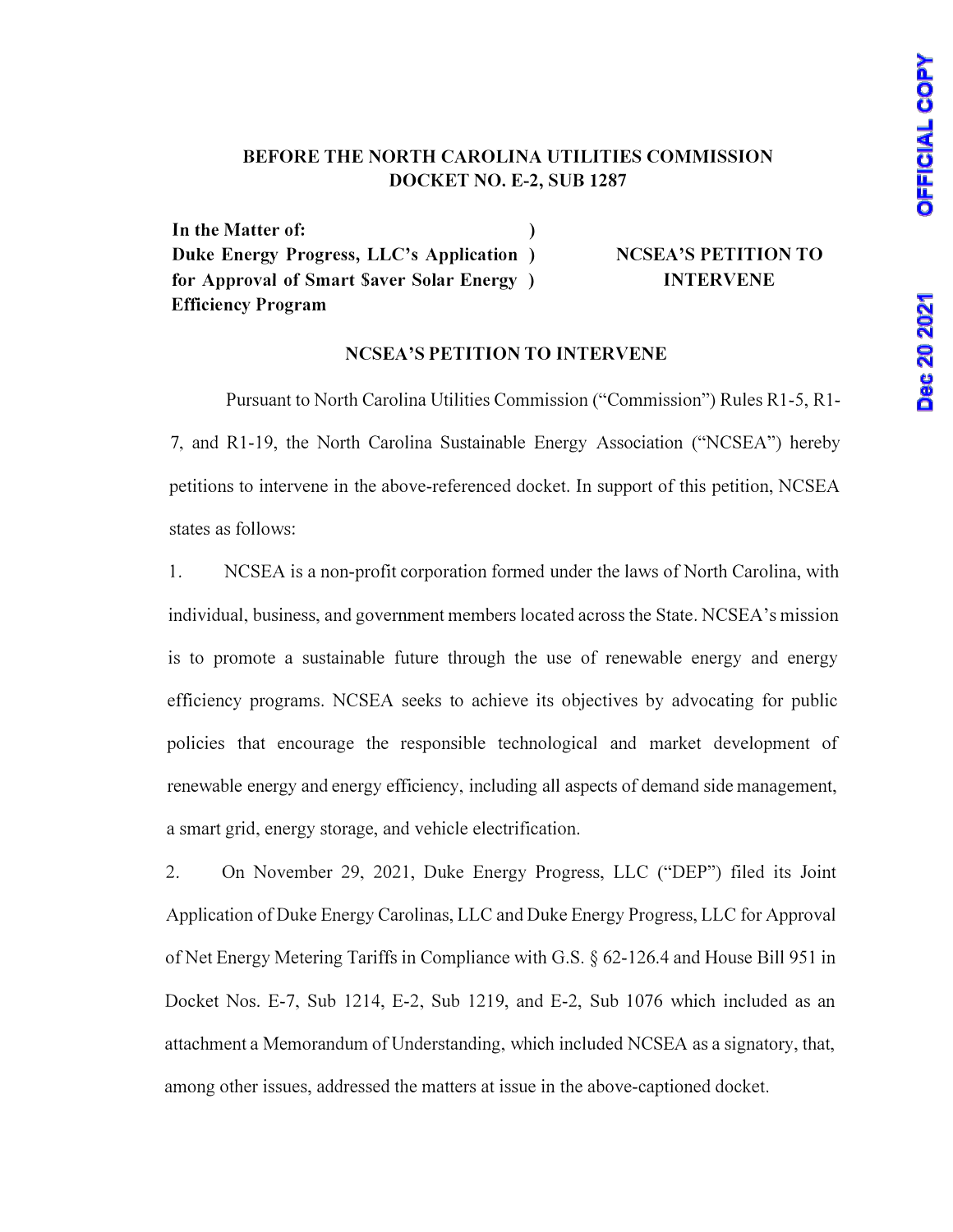3. NCSEA was an active participant in Docket Nos. E-2, Sub 1167 and E-7, Sub 1166 which implemented the rooftop solar rebate provision of S.L. 2017-192, as codified in N.C. Gen. Stat. *§* 62-155(f).

4. NCSEA was also an active participant in the in the DSM/EE Collaborative, which developed the framework for the new energy efficiency program proposed in the abovecaptioned docket.

5. NCSEA's membership includes residential rooftop solar installers, adopters, and potential adopters who work or live in DEP's service territory.

6. NCSEA's participation in this docket will bring critical insight, knowledge, and understanding to the proceeding.

7. NCSEA's address is 4800 Six Forks Road, Suite 300, Raleigh, NC 27609. All correspondence related to this proceeding should be addressed to:

Peter H. Ledford Counsel for NCSEA 4800 Six Forks Road Suite 300 Raleigh, NC 27609 (919) 832-7601 Ext. 107 peter@energync.org

Benjamin W. Smith Counsel for NCSEA 4800 Six Forks Road Suite 300 Raleigh, NC 27609 (919) 832-7601 Ext. 111 ben@energync.org

5. Pursuant to Commission Rule Rl-39, NCSEA agrees to electronic service of all pleadings and other filings in this matter.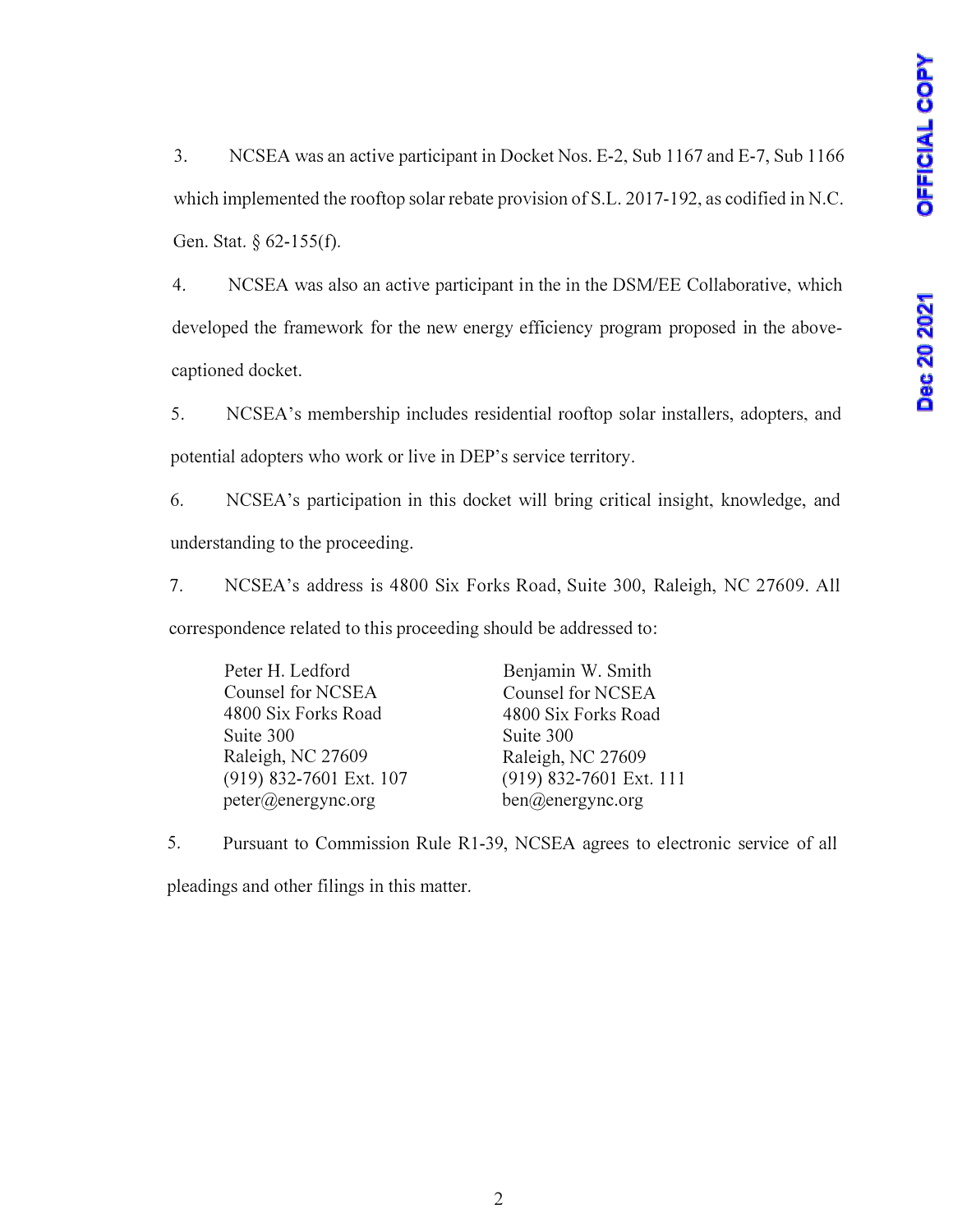**WHEREFORE,** for the reasons set forth above, NCSEA prays that it be allowed

to intervene in this matter.

Respectfully submitted,

Peter H. Ledford N.C. State Bar No. 42999 General Counsel **NCSEA** 4800 Six Forks Road Suite 300 Raleigh, NC 27609 (919) 832-7601 Ext. 107 peter@energync.org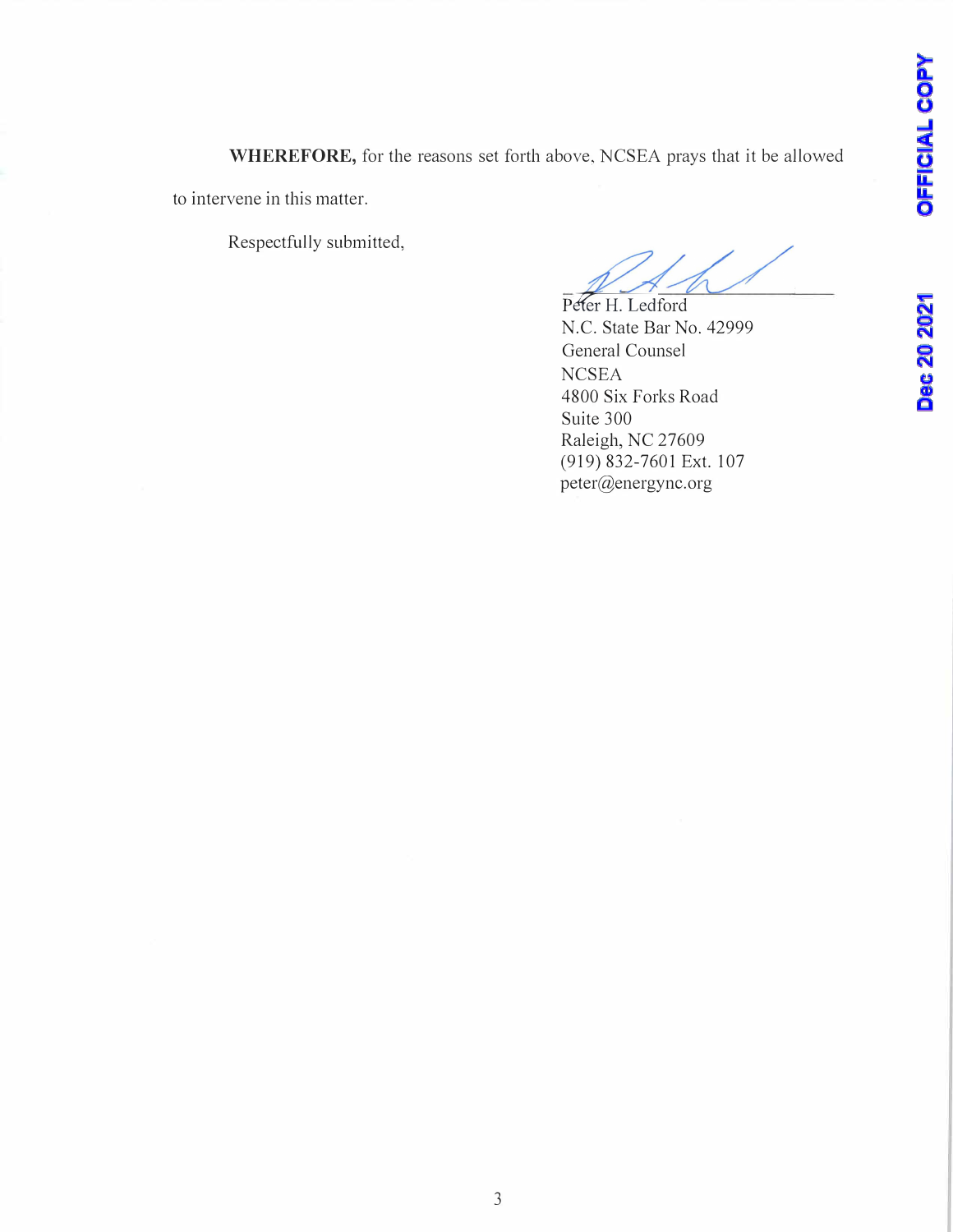## **VERIFICATION**

Peter H. Ledford, first being duly sworn, deposes and says that he is the attorney for NCSEA; that he has read the foregoing Petition to Intervene and that the same is true of his personal knowledge, except as to any matters and things therein stated on information and belief, and as to those, he believes them to be true; and that he is authorized to sign this verification on behalf of NCSEA.

This the 20<sup>th</sup> day of December, 2021.

Peter H. Ledford

NORTH CAROLINA WAKE COUNTY

Sworn to and subscribed before me,

this the 20th day of December, 2021.

Notary Public

*'01J<sup>Y</sup>1V� \2-.* Mc. *Gu;· t* **t(A./V\**

Printed Name of Notary Public My Commission Expires: 5/30/2026